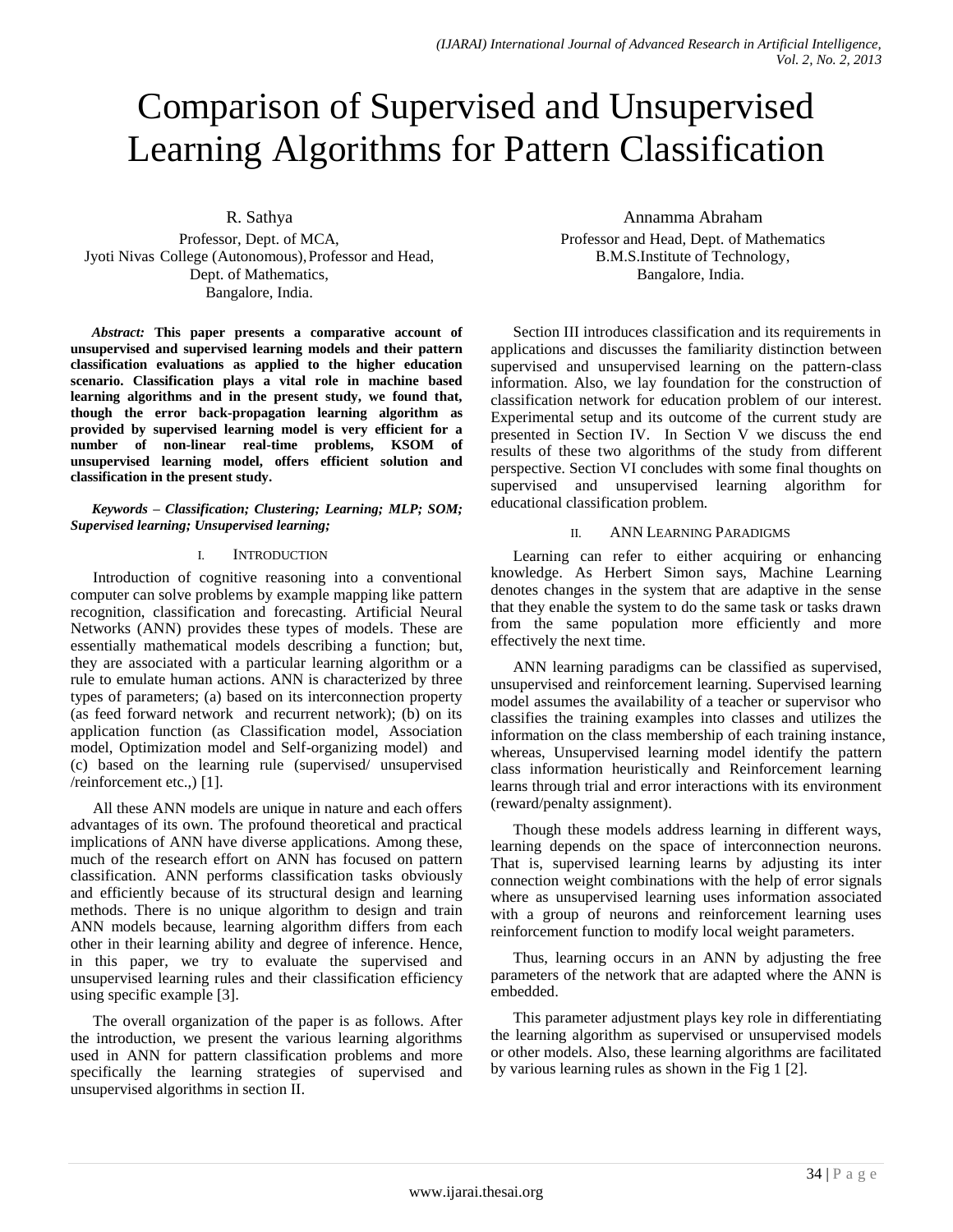

Fig. 1. Learning Rules Of ANN

## *A. Supervised Learning*

Supervised learning is based on training a data sample from data source with correct classification already assigned. Such techniques are utilized in feedforward or MultiLayer Perceptron (MLP) models. These MLP has three distinctive characteristics:

- 1. One or more layers of hidden neurons that are not part of the input or output layers of the network that enable the network to learn and solve any complex problems
- 2. The nonlinearity reflected in the neuronal activity is differentiable and,
- 3. The interconnection model of the network exhibits a high degree of connectivity

These characteristics along with learning through training solve difficult and diverse problems. Learning through training in a supervised ANN model also called as error backpropagation algorithm. The error correction-learning algorithm trains the network based on the input-output samples and finds error signal, which is the difference of the output calculated and the desired output and adjusts the synaptic weights of the neurons that is proportional to the product of the error signal and the input instance of the synaptic weight. Based on this principle, error back propagation learning occurs in two passes:

*Forward Pass*: Here, input vector is presented to the network. This input signal propagates forward, neuron by neuron through the network and emerges at the output end of the network as output signal:  $y(n) = \varphi(y(n))$  where  $y(n)$  is the induced local field of a neuron defined by  $v(n) = \sum w(n)y(n)$ . The output that is calculated at the output layer  $o(n)$  is compared with the desired response d(n) and finds the error e(n) for that neuron. The synaptic weights of the network during this pass are remains same.

*Backward Pass*: The error signal that is originated at the output neuron of that layer is propagated backward through network. This calculates the local gradient for each neuron in each layer and allows the synaptic weights of the network to undergo changes in accordance with the delta rule as:

 $\Delta w(n) = \eta * \delta(n) * y(n)$ .

This recursive computation is continued, with forward pass followed by the backward pass for each input pattern till the network is converged [4-7].

Supervised learning paradigm of an ANN is efficient and finds solutions to several linear and non-linear problems such as classification, plant control, forecasting, prediction, robotics etc [8-9]

# *B. Unsupervised Learning*

Self-Organizing neural networks learn using unsupervised learning algorithm to identify hidden patterns in unlabelled input data. This unsupervised refers to the ability to learn and organize information without providing an error signal to evaluate the potential solution. The lack of direction for the learning algorithm in unsupervised learning can sometime be advantageous, since it lets the algorithm to look back for patterns that have not been previously considered [10]. The main characteristics of Self-Organizing Maps (SOM) are:

- 1. It transforms an incoming signal pattern of arbitrary dimension into one or 2 dimensional map and perform this transformation adaptively
- 2. The network represents feedforward structure with a single computational layer consisting of neurons arranged in rows and columns.
- 3. At each stage of representation, each input signal is kept in its proper context and,
- 4. Neurons dealing with closely related pieces of information are close together and they communicate through synaptic connections.

The computational layer is also called as competitive layer since the neurons in the layer compete with each other to become active. Hence, this learning algorithm is called competitive algorithm. Unsupervised algorithm in SOM works in three phases:

*Competition phase:* for each input pattern x, presented to the network, inner product with synaptic weight w is calculated and the neurons in the competitive layer finds a discriminant function that induce competition among the neurons and the synaptic weight vector that is close to the input vector in the Euclidean distance is announced as winner in the competition. That neuron is called best matching neuron, i.e.  $x = arg min ||x - w||$ .

*Cooperative phase:* the winning neuron determines the center of a topological neighborhood h of cooperating neurons. This is performed by the lateral interaction d among the cooperative neurons. This topological neighborhood reduces its size over a time period.

*Adaptive phase:* enables the winning neuron and its neighborhood neurons to increase their individual values of the discriminant function in relation to the input pattern through suitable synaptic weight adjustments,  $\Delta w = \eta h_{(x)}(x$ w).

Upon repeated presentation of the training patterns, the synaptic weight vectors tend to follow the distribution of the input patterns due to the neighborhood updating and thus ANN learns without supervisor [2].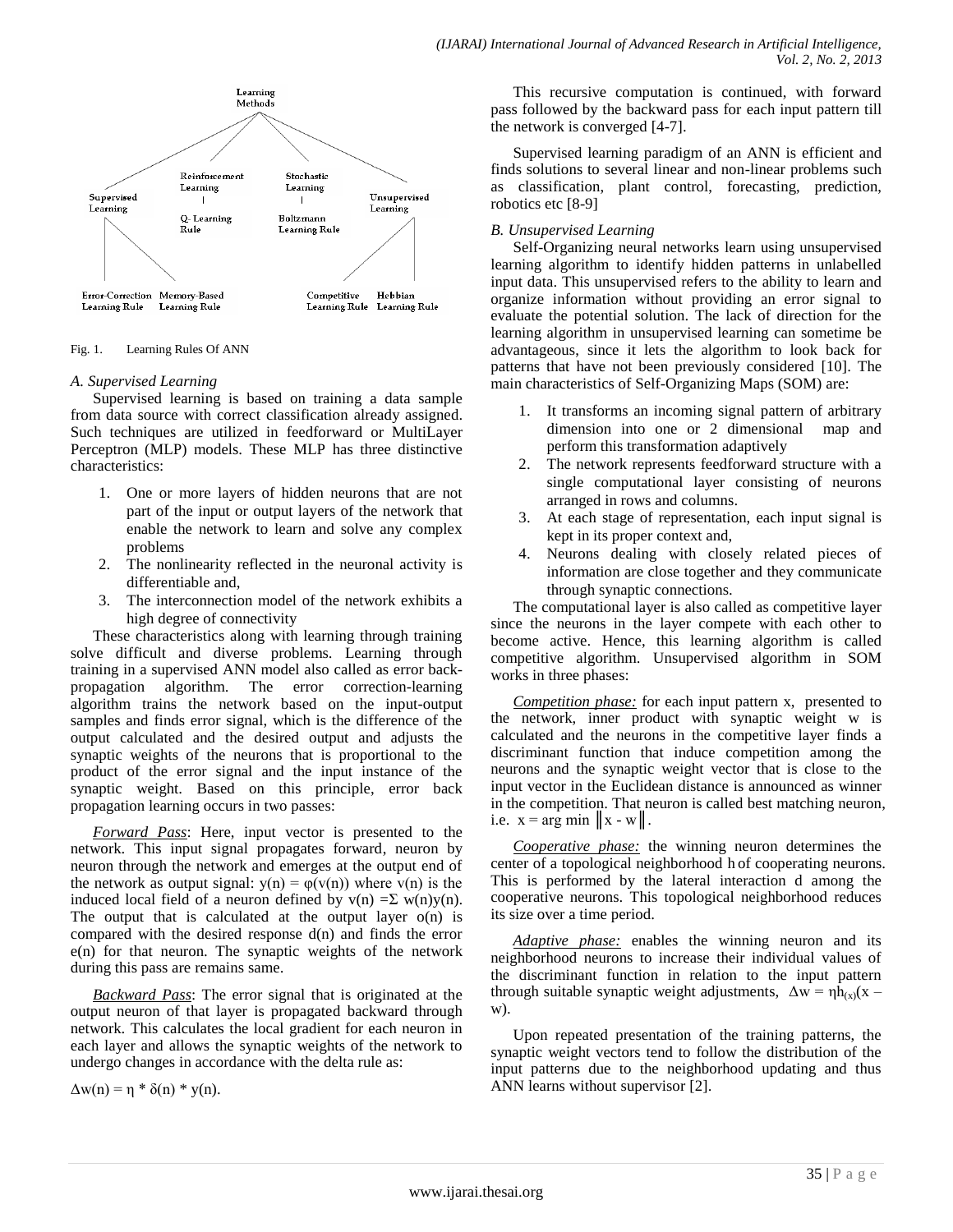Self-Organizing Model naturally represents the neurobiological behavior, and hence is used in many real world applications such as clustering, speech recognition, texture segmentation, vector coding etc [11-13].

#### III. CLASSIFICATION

Classification is one of the most frequently encountered decision making tasks of human activity. A classification problem occurs when an object needs to be assigned into a predefined group or class based on a number of observed attributes related to that object. There are many industrial problems identified as classification problems. For examples, Stock market prediction, Weather forecasting, Bankruptcy prediction, Medical diagnosis, Speech recognition, Character recognitions to name a few [14-18]. These classification problems can be solved both mathematically and in a nonlinear fashion. The difficulty of solving such problem mathematically lies in the accuracy and distribution of data properties and model capabilities [19].

The recent research activities in ANN prove, ANN as best classification model due to the non-linear, adaptive and functional approximation principles. A Neural Network classifies a given object according to the output activation. In a MLP, when a set of input patterns are presented to the network, the nodes in the hidden layers of the network extract the features of the pattern presented. For example, in a 2 hidden layers ANN model, the hidden nodes in the first hidden layer forms boundaries between the pattern classes and the hidden nodes in the second layer forms a decision region of the hyper planes that was formed in the previous layer. Now, the nodes in the output layer logically combines the decision region made by the nodes in the hidden layer and classifies them into class 1 or class 2 according to the number of classes described in the training with fewest errors on average. Similarly, in SOM, classification happens by extracting features by transforming of m-dimensional observation input pattern into q-dimensional feature output space and thus grouping of objects according to the similarity of the input pattern.

The purpose of this study is to present the conceptual framework of well known Supervised and Unsupervised learning algorithms in pattern classification scenario and to discuss the efficiency of these models in an education industry as a sample study. Since any classification system seeks a functional relationship between the group association and attribute of the object, grouping of students in a course for their enhancement can be viewed as a classification problem [20-22]. As higher education has gained increasing importance due to competitive environment, both the students as well as the education institutions are at crossroads to evaluate the performance and ranking respectively. While trying to retain its high ranking in the education industry, each institution is trying to identify potential students and their skill sets and group them in order to improve their performance and hence improve their own ranking. Therefore, we take this classification problem and study how the two learning algorithms are addressing this problem.

In any ANN model that is used for classification problem, the principle is learning from observation. As the objective of the paper is to observe the pattern classification properties of those two algorithms, we developed Supervised ANN and Unsupervised ANN for the problem mentioned above. A Data set consists of 10 important attributes that are observed as qualification to pursue Master of Computer Applications (MCA), by a university/institution is taken. These attributes explains, the students' academic scores, priori mathematics knowledge, score of eligibility test conducted by the university. Three classes of groups are discovered by the input observation [3]. Following sections presents the structural design of ANN models, their training process and observed results of those learning ANN model.

#### IV. EXPERIMENTAL OBSERVATION

#### *A. Supervised ANN*

A 11-4-3 fully connected MLP was designed with error back-propagation learning algorithm. The ANN was trained with 300 data set taken from the domain and 50 were used to test and verify the performance of the system. A pattern is randomly selected and presented to the input layer along with bias and the desired output at the output layer. Initially each synaptic weight vectors to the neurons are assigned randomly between the range [-1,1] and modified during backward pass according to the local error, and at each epoch the values are normalized.

 Hyperbolic tangent function is used as a non-linear activation function. Different learning rate were tested and finally assigned between [0.05 - 0.1] and sequential mode of back propagation learning is implemented. The convergence of the learning algorithm is tested with average squared error per epoch that lies in the range of  $[0.01 - 0.1]$ . The input patterns are classified into the three output patterns available in the output layer. Table I shows the different trial and error process that was carried out to model the ANN architecture.

| TABLE I: SUPERVISED LEARNING OBSERVATION |  |
|------------------------------------------|--|
|------------------------------------------|--|

| No. of<br>hidden<br>neurons | No. of<br>Epochs  | Mean-<br>squared error | Correctness<br>on training | Correctness<br><sub>on</sub><br>Validation |
|-----------------------------|-------------------|------------------------|----------------------------|--------------------------------------------|
| 3                           | $5000 -$<br>10000 | $0.31 - 0.33$          | 79%                        | 79%                                        |
| 4                           | $5000 -$<br>10000 | 0.28                   | $80\% - 85\%$              | 89%                                        |
| 5                           | $5000 -$<br>10000 | $0.30 - 0.39$          | 80% - 87%                  | 84%                                        |

#### *B. Unsupervised ANN*

Kohonen's Self Organizing Model (KSOM), which is an unsupervised ANN, designed with 10 input neurons and 3 output neurons. Data set used in supervised model is used to train the network. The synaptic weights are initialized with  $1/\sqrt{}$  (number of input attributes) to have a unit length initially and modified according to the adaptability.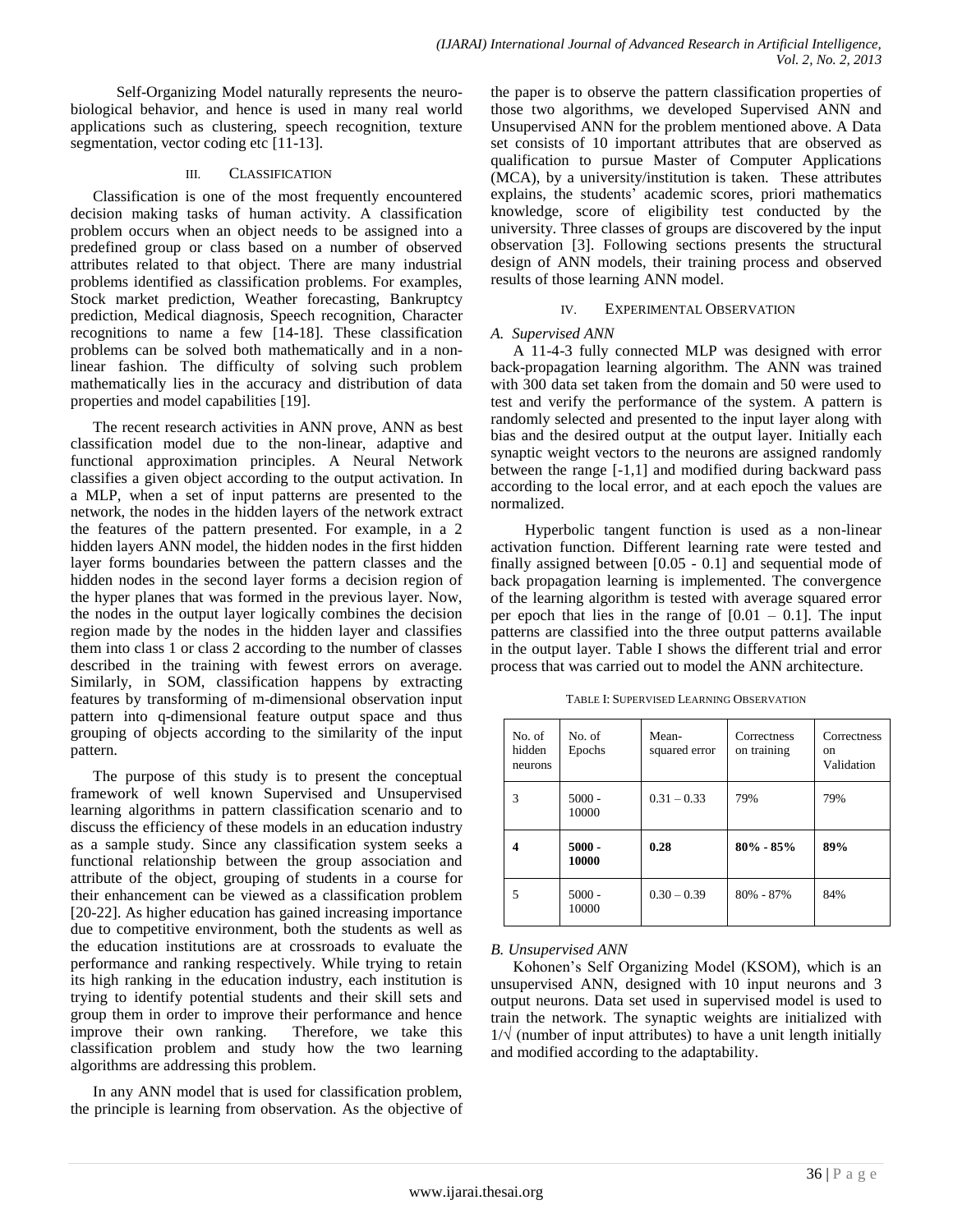Results of the network depends on the presentation pattern of the input vector for small amount of training data hence, the training patterns are presented sequentially to the NN.

Euclidean distance measure was calculated at each iteration to find the winning neuron. The learning rate parameter initially set to 0.1, decreased over time, but not decreased below 0.01. At convergence phase it was maintained to 0.01 [11]. As the competitive layer is one dimensional vector of 3 neurons, the neighborhood parameter has not much influence on the activation. The convergence of the network is calculated when there were no considerable changes in the adaptation. The following table illustrates the results:

| Learning<br>rate<br>parameter | No. of<br>Epochs | Correctness on<br>training | Correctness on<br>Validation |
|-------------------------------|------------------|----------------------------|------------------------------|
| $.3 - .01$                    | $1000 - 2000$    | 85%                        | 86%                          |
| .1 - .01                      | $1000 - 3000$    | $85\% - 89\%$              | 92%                          |

#### V. RESULTS AND DISCUSSION

In the classification process, we observed that both learning models grouped students under certain characteristics say, students who possess good academic score and eligibility score in one group, students who come from under privileged quota are grouped in one class and students who are average in the academics are into one class.

The observation on the two results favors unsupervised learning algorithms for classification problems since the correctness percentage is high compared to the supervised algorithm. Though, the differences are not much to start the comparison and having one more hidden layer could have increased the correctness of the supervised algorithm, the time taken to build the network compared to KSOM was more; other issues we faced and managed with back-propagation algorithm are:

- 1. *Network Size*: Generally, for any linear classification problem hidden layer is not required. But, the input patterns need 3 classifications hence, on trail and error basis we were confined with 1 hidden layer. Similarly, selection of number of neurons in the hidden layer is another problem we faced. As in the Table I, we calculated the performance of the system in terms of number of neurons in the hidden layer we selected 4 hidden neurons as it provides best result.
- 2. *Local gradient descent*: Gradient descent is used to minimize the output error by gradually adjusting the weights. The change in the weight vector may cause the error to get stuck in a range and cannot reduce further. This problem is called local minima. We overcame this problem by initializing weight vectors randomly and after each iteration, the error of current pattern is used to update the weight vector.
- 3. *Stopping Criteria*: Normally ANN model stops training once it learns all the patterns successfully. This is identified by calculating the total mean squared error of the learning. Unfortunately, the total error of the classification with 4 hidden neuron is 0.28, which could not be reduced further. When it is tried to reduce minimum the validation error starts increasing. Hence, we stopped the system on the basis of correctness of the validation data that is shown in the table 89%. Adding one more neuron in the hidden layer as in the last row of Table I increase the chance of over fitting on the train data set but less performance on validation.
- 4. The only problem we faced in training of KSOM is the declaration of learning rate parameter and its reduction. We decreased it exponentially over time period and also we tried to learn the system with different parameter set up and content with 0.1 to train and 0.01 at convergence time as in Table II.

Also, unlike the MLP model of classification, the unsupervised KSOM uses single-pass learning and potentially fast and accurate than multi-pass supervised algorithms. This reason suggests the suitability of KSOM unsupervised algorithm for classification problems.

As classification is one of the most active decision making tasks of human, in our education situation, this classification might help the institution to mentor the students and improve their performance by proper attention and training. Similarly, this helps students to know about their lack of domain and can improve in that skill which will benefit both institution and students.

#### VI. CONCLUSION

Designing a classification network of given patterns is a form of learning from observation. Such observation can declare a new class or assign a new class to an existing class. This classification facilitates new theories and knowledge that is embedded in the input patterns. Learning behavior of the neural network model enhances the classification properties. This paper considered the two learning algorithms namely supervised and unsupervised and investigated its properties in the classification of post graduate students according to their performance during the admission period. We found out that though the error back-propagation supervised learning algorithm is very efficient for many non- linear real time problems, in the case of student classification KSOM – the unsupervised model performs efficiently than the supervised learning algorithm.

#### REFERENCES

- [1] L. Fu., Neural Networks in Computer Intelligence, Tata McGraw-Hill, 2003.
- [2] S. Haykin, Neural Networks- A Comprehensive Foundation,  $2<sup>nd</sup>$  ed., Pearson Prentice Hall, 2005.
- [3] R. Sathya and A. Abraham, "Application of Kohonen SOM in Prediction", In Proceedings of ICT 2010, Springer-Verlag Berlin Heidelberg, pp. 313–318, 2010.
- [4] R. Rojas, The Backpropagation Algorithm, Chapter 7: Neural Networks, Springer-Verlag, Berlin, pp. 151-184, 1996.